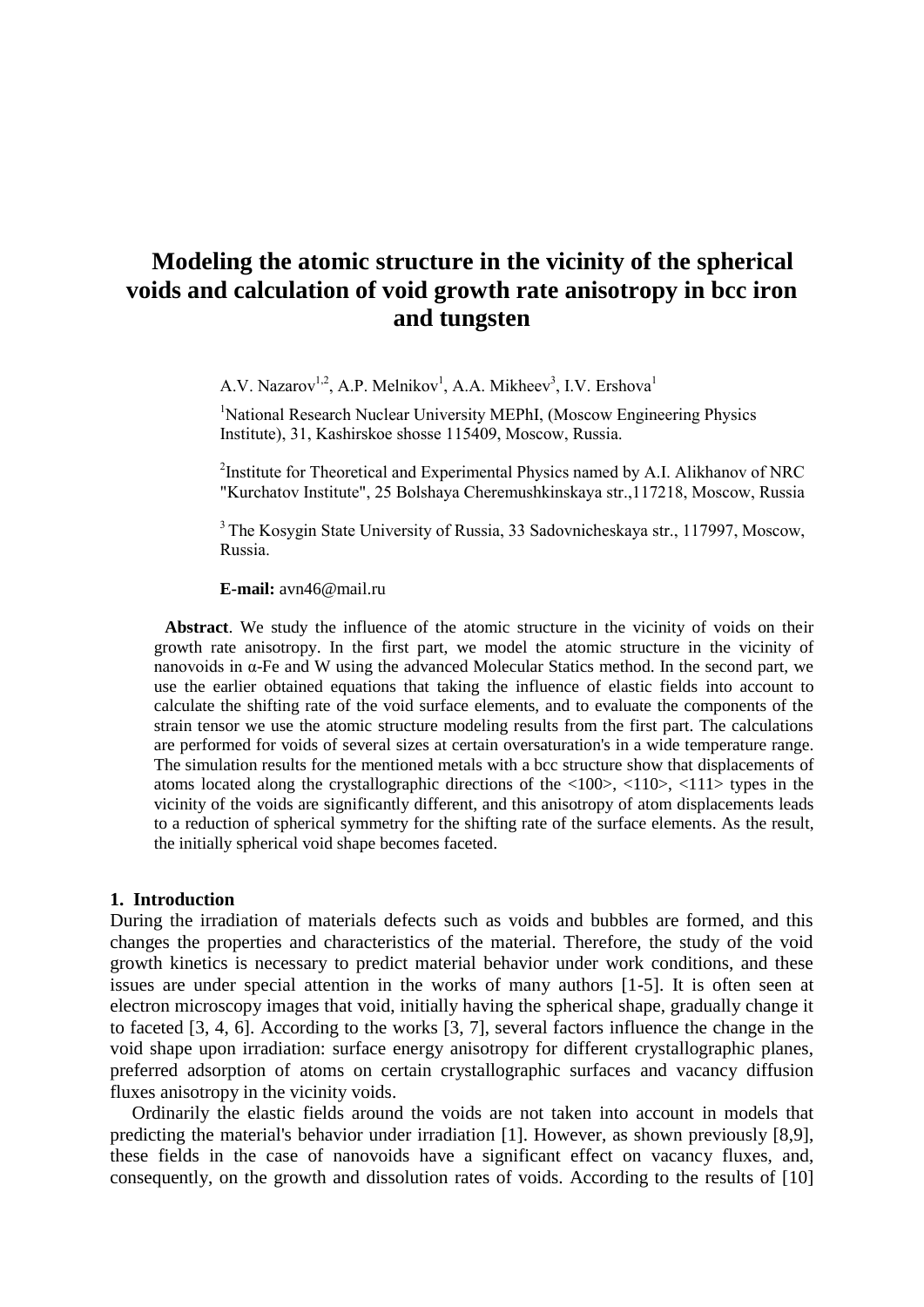the X-axis component of the vacancy flux in the zero approximation of the elastic field effect is described by the following equation:

$$
J_x = -D_v \left[ \frac{\partial c}{\partial x} - c \frac{K^v}{kT} \frac{\partial Sp\epsilon}{\partial x} \right],
$$
 (1)

where  $J_x$  is the vacancy diffusion flux in the direction of X-axis,  $c$  is the vacancy concentration,  $D_V$  is the vacancy diffusion coefficient in an ideal system,  $K^V$  is the coefficient that determines the elastic field contribution to the vacancy flux [10], *ε* is the strain tensor, *Spε* is the strain tensor trace, *k* is the Botzmann constant, *T* is the temperature.

Usually displacement fields in the vicinity of defects are determined by solving the isotropic theory of elasticity equations. The solution of the equations for an isolated void of a spherical shape with radius *R* has the form [11]:

$$
u_i = C_1 \frac{x_i}{r^3},\tag{2}
$$

where  $u_i$  is the atom displacement from the initial position in the  $x_i$  direction,  $r$  is the distance from the center of the void, and *C*<sup>1</sup> determined by both the characteristics of the material and the void radius:

$$
C_1 = -\frac{1+\nu}{2E} \gamma R^2, \qquad (3)
$$

where *R* is the radius of the spherical void, *γ* is surface energy, *ν* is the Poisson's ratio, *E* is the Young's modulus.

The components of the strain tensor are determined by the equation:

$$
\varepsilon_{ij} = \frac{1}{2} \left( \frac{\partial u_i}{\partial x_j} + \frac{\partial u_j}{\partial x_i} \right). \tag{4}
$$

When differentiate the displacement (Equation (2)) we get the equation for the diagonal components of the strain tensor:

$$
\varepsilon_{ii} = C_1 \left( \frac{1}{r^3} - \frac{3x_i^2}{r^5} \right),\tag{5}
$$

and the trace of the strain tensor is a constant, and its derivative is zero:

$$
\nabla S p \varepsilon = 0. \tag{6}
$$

Thus, elastic fields do not affect diffusion fluxes and void growth rates, and in that connection voids are often called neutral sinks [1]. In our work, we use the Advanced Molecular Static method for simulation atomic structure in the vicinity of the voids and finding atom displacements [12-15]. This approach takes into account the discreteness of the structure and its anisotropy. As a result, the atoms' displacements for different crystallographic directions differ significantly, and the trace of the strain tensor is different from the constant and its gradient is not zero. Therefore, an additional term appears in the equations for vacancy fluxes, and this term differ for various crystallographic directions.

The model is described in detail in [9], there are also some results for  $\alpha$ -Fe. The results of modeling the structure are used to calculate in the next section the dependences of the shifting rate of the void surface elements on the oversaturation in metals with a bcc structure ( $\alpha$ -Fe and W) over a wide temperature range. Moreover, these dependencies for crystallographic directions of types <100>, <110>, <111> are significantly different, and thus, the elastic field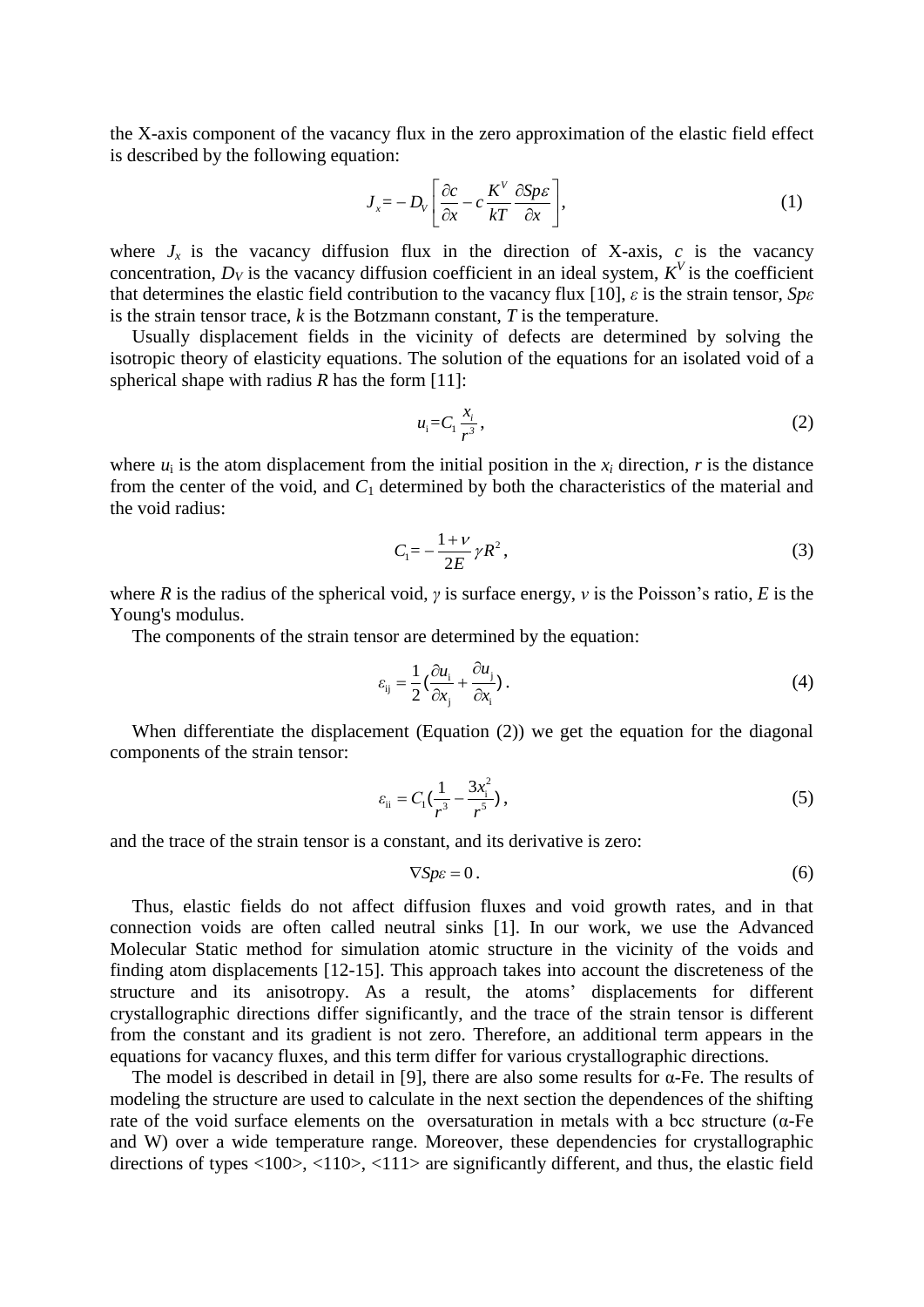anisotropy in the vicinity of the void can lead to a change in the shape of the initially spherical voids in the irradiated materials.

### **2. Method**

Atoms surround a spherical void with radius *R*, the positions of atoms are determined by the radius vector *r*. The system is divided into two zones – main computational cell (zone I) and elastic medium in which atoms are immersed (zone II). The zone structure is shown on Fig. 1.



The atomic coordinates of the first zone are calculated using the variational procedure of the MS method. The atoms surrounding the main computational cell are located in an elastic medium, and their displacements are determined based on solutions of the elasticity theory equations:

$$
u=C_1\frac{r}{r^3}.\tag{7}
$$

An important feature of the model is a self-consistent iterative procedure for calculating the atoms' positions in the main computational cell and calculating the constant  $C_1$ , which determines the displacements in the elastic zone. The constant  $C_1$  is calculated using equation (7) based on the results of modeling atomic displacements in the spherical layer located approximately in the middle between the defect and the boundary of the main computational cell. The simulation results indicate a stable convergence of the iterative procedure. The scheme of the iterative algorithm is presented on Fig. 2.



The model allows one to obtain a structure in the vicinity of voids [9,16]. The next section presents the simulation results for voids of various sizes in α-Fe and W that are further used in calculating the shifting rate of void surface elements.

### **3. Simulation results of atomic structure in vicinity of nanovoids**

Figures 3 and 4 show the dependences of atomic displacements for crystallographic directions of the type  $\langle 100 \rangle$ ,  $\langle 110 \rangle$ ,  $\langle 111 \rangle$  on the distance to the void center in  $\alpha$ -Fe and W.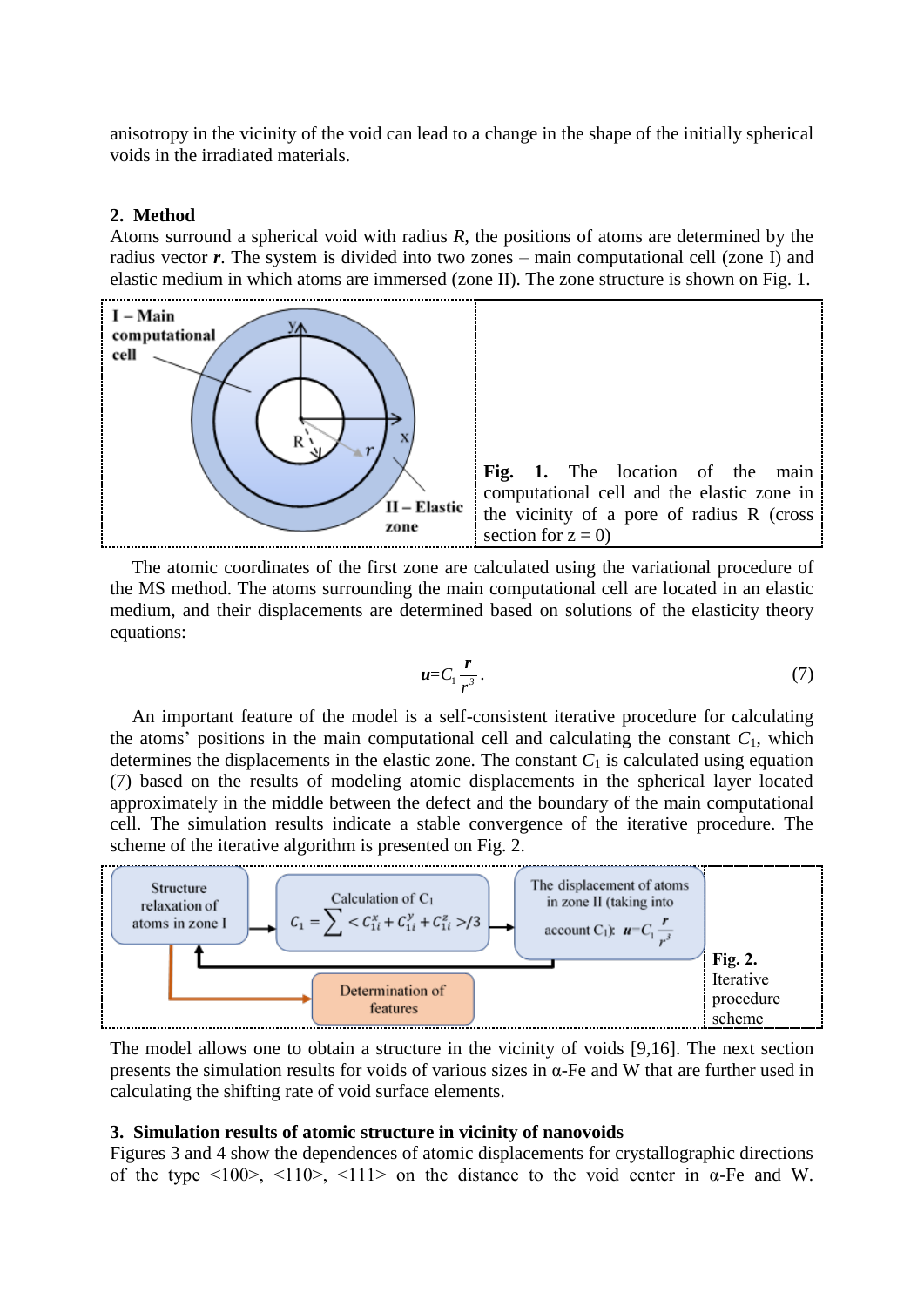Calculations of atomic displacements based on the solution of the isotropic theory of elasticity equation are also given for comparison for voids of the same size. These solutions have spherical symmetry and are independent of angles.



**Fig. 3.** The atoms' displacements for various directions in α-Fe for nanovoid  $(R = 15.14 \text{ Å})$ 

**Fig. 4.** The atoms' displacements for various directions in W for nanovoid  $(R = 10.96 \text{ Å})$ 

In contrast to the predictions of the isotropic theory of elasticity, atoms' displacements in different crystallographic directions differ significantly, both for α-Fe and W. For directions of type  $\langle 100 \rangle$ , the displacements near the voids are positive. In α-Fe, as shown in Figure 3, a change in the sign of the displacement to negative occurs for atoms located from the void center by a distance of more than  $42 \text{ Å}$  (more than 12 lattice parameters). The maximum atoms' displacements from the site of the ideal lattice are observed in the direction <111>. It should be noted that according to the simulation results for voids of different sizes (up to 20 Å [16]), the dependences have a similar form.

From the analysis of the results it follows that the trace of the strain tensor is not zero, and the equations for vacancy fluxes, and consequently the kinetic equations for the void growth rate must contain additional terms due to the elastic field:

$$
\nabla S p \varepsilon \neq 0. \tag{8}
$$

Therefore, in the next section, we present the derivation of equations for the shifting rate of void surface elements based on the expressions for the vacancy fluxes that we obtained earlier in [10].

## **4. Shifting rate of the void surface elements for the different crystallographic directions**

It can be shown [17] that the movement of the shifting rate of void surface element in a certain direction is determined by the equation:

$$
\frac{dR}{dt} = -(\vec{n}, \vec{j}\,),\tag{9}
$$

where *R* is the radius of the void, *n* is the normal to the void surface, *j* is vacancy flux density to the void surface.

To evaluate the influence of the elastic field on the vacancy flux in the region near the voids and obtain analytical solutions, the method of successive approximations is used. And as a first approximation, similar to [18], we choose the solution of the diffusion equation for the vacancy concentration in that the influence of the field is not taken into account. Then the change rate of the void radius  $R$  is described by equation [18]: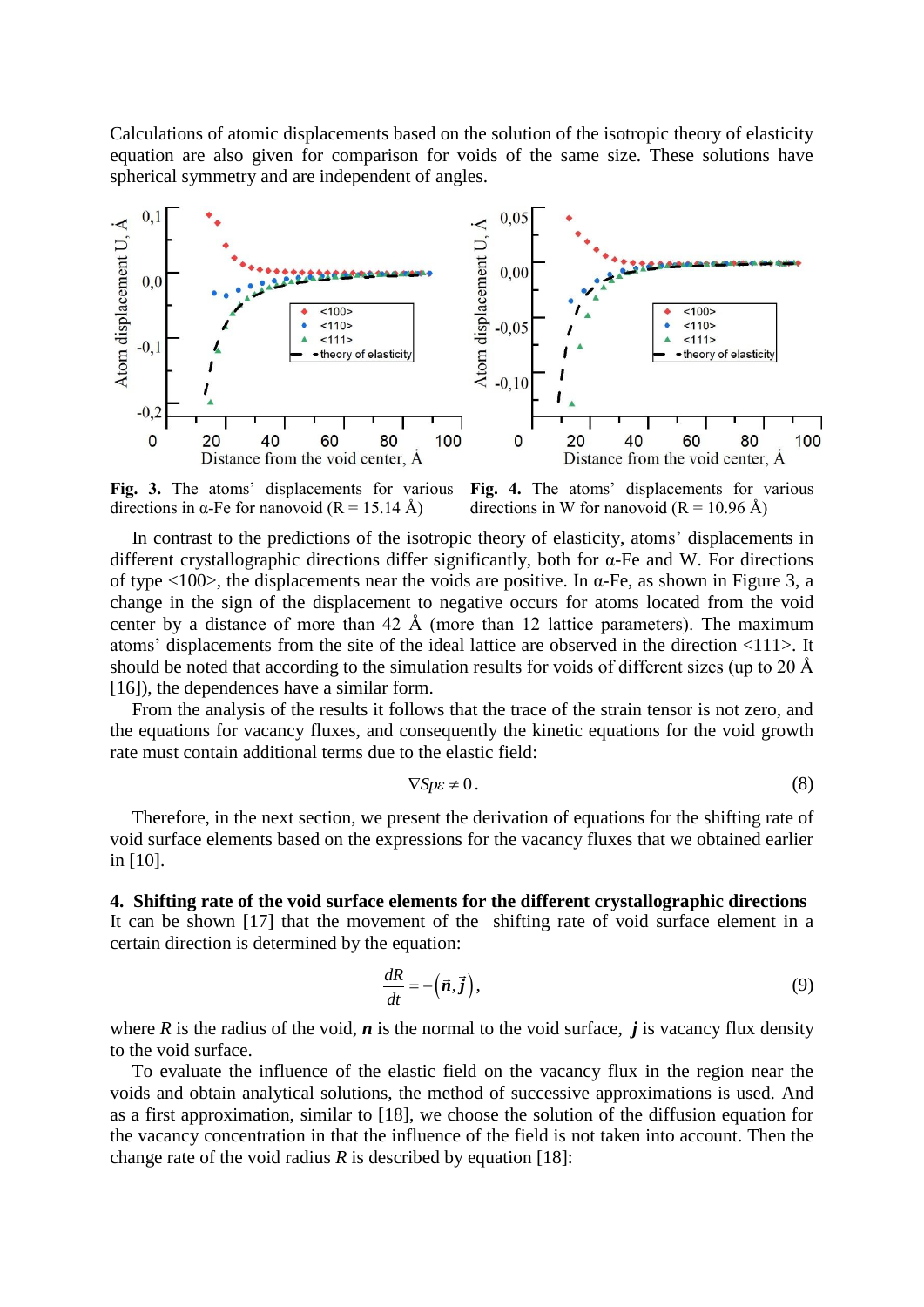$$
\frac{dR}{dt} = C_{eq}D_V \left[ \frac{R_G}{R_G - R} R^{-1} \left( \Delta + 1 - \exp\left(\frac{2\gamma V^f}{kTR}\right) \right) \right],
$$
\n(10)

where  $c_{eq}$  is the equilibrium vacancy concentration for the flat surface,  $V^f$  is the vacancy formation volume,  $\Delta = \frac{c_m - c_{eq}}{a}$  $\frac{C_{eq}}{C_{eq}}$  is the oversaturation of vacancies,  $c_m = c(R_G)$ , where  $R_G$ is the average distance between voids.

Transformations for getting the equations for the shifting rate of the void surface elements for various crystallographic directions taking into account the field of elastic strains are given in [9]. Here, we restrict ourselves to providing final equations for the shifting rate of the void<br>surface elements:<br> $\frac{dR_{100}}{dt} = C_{eq}D_v \left[ \frac{R_G}{R} R^{-1} \left( \Delta + 1 - \exp\left( \frac{2\gamma V^f}{kT R} \right) \right) - \frac{K^V}{kT} \exp\left( \frac{2\gamma V^f}{kT R} \right) \$ surface elements:

[9]. Here, we restrict ourselves to providing final equations for the shifting rate of the void  
\nrface elements:  
\n
$$
\frac{dR_{100}}{dt} = C_{eq}D_{V} \left[ \frac{R_{G}}{R_{G} - R} R^{-1} \left( \Delta + 1 - \exp\left(\frac{2\gamma V^{f}}{kTR}\right) \right) - \frac{K^{V}}{kT} \exp\left(\frac{2\gamma V^{f}}{kTR}\right) \frac{\partial Sp\epsilon}{\partial x} \right],
$$
\n(11)  
\n
$$
\frac{dR_{110}}{dt} = \frac{C_{eq}D_{V}}{\sqrt{2}} \left[ \frac{\sqrt{2}R_{G}}{R_{G} - R} R^{-1} \left( \Delta + 1 - \exp\left(\frac{2\gamma V^{f}}{kTR}\right) \right) - \frac{K^{V}}{kT} \exp\left(\frac{2\gamma V^{f}}{kTP}\right) \left( \frac{\partial Sp\epsilon}{\partial x} + \frac{\partial Sp\epsilon}{\partial y} \right) \right],
$$
\n(12)

$$
\frac{dR_{100}}{dt} = C_{eq}D_{V} \left[ \frac{R_{G}}{R_{G} - R} R^{-1} \left( \Delta + 1 - \exp\left(\frac{2\gamma V'}{kTR}\right) \right) - \frac{K'}{kT} \exp\left(\frac{2\gamma V'}{kTR}\right) \frac{\partial Sp\epsilon}{\partial x} \right],
$$
\n(11)  
\n
$$
\frac{dR_{110}}{dt} = \frac{C_{eq}D_{V}}{\sqrt{2}} \left[ \frac{\sqrt{2}R_{G}}{R_{G} - R} R^{-1} \left( \Delta + 1 - \exp\left(\frac{2\gamma V'}{kTR}\right) \right) - \frac{K'}{kT} \exp\left(\frac{2\gamma V'}{kTR}\right) \left( \frac{\partial Sp\epsilon}{\partial x} + \frac{\partial Sp\epsilon}{\partial y} \right) \right],
$$
\n(12)  
\n
$$
\frac{dR_{111}}{dt} = \frac{C_{eq}D_{V}}{\sqrt{3}} \left[ \frac{\sqrt{3}R_{G}}{R - R} R^{-1} \left( \Delta + 1 - \exp\left(\frac{2\gamma V'}{kTR}\right) \right) - \frac{K'}{kTR} \exp\left(\frac{2\gamma V'}{kTR}\right) \left( \frac{\partial Sp\epsilon}{\partial x} + \frac{\partial Sp\epsilon}{\partial y} + \frac{\partial Sp\epsilon}{\partial z} \right) \right].
$$
\n(13)

$$
\frac{dR_{110}}{dt} = \frac{C_{eq}D_V}{\sqrt{2}} \left[ \frac{\sqrt{2}R_G}{R_G - R} R^{-1} \left( \Delta + 1 - \exp\left(\frac{2\gamma V^f}{kTR}\right) \right) - \frac{K^V}{kT} \exp\left(\frac{2\gamma V^f}{kTR}\right) \left( \frac{\partial Sp\epsilon}{\partial x} + \frac{\partial Sp\epsilon}{\partial y} \right) \right],
$$
(12)  

$$
\frac{dR_{111}}{dt} = \frac{C_{eq}D_V}{\sqrt{3}} \left[ \frac{\sqrt{3}R_G}{R_G - R} R^{-1} \left( \Delta + 1 - \exp\left(\frac{2\gamma V^f}{kTR}\right) \right) - \frac{K^V}{kT} \exp\left(\frac{2\gamma V^f}{kTR}\right) \left( \frac{\partial Sp\epsilon}{\partial x} + \frac{\partial Sp\epsilon}{\partial y} + \frac{\partial Sp\epsilon}{\partial z} \right) \right].
$$
(13)

The components of the strain tensor for each of the crystallographic directions, the trace of the strain tensor, and its derivatives to the corresponding coordinates are calculated based on the approximated simulation results of atom displacements near the void surface. After that we can calculate the shifting rate of the void surface elements using equations (11-13). It was done for various oversaturation's in a wide temperature range. Figures 5, 6 show the normalized dependences of the mentioned void growth rates for α-Fe and W at the oversaturation  $\Delta = 20$ .



**Fig. 5.** Shifting rate of the void surface elements for various crystallographic directions in  $\alpha$ -Fe (R = 15.14 Å)

**Fig. 6.** Shifting rate of the void surface elements for various crystallographic directions in W (R = 10.96 Å)

In  $\alpha$ -Fe void growth rate are positive for all crystallographic directions, however, the void growth rate significantly slows down in the direction of the <100> type due to the negative contribution of the elastic field. For directions of the <110> and <111> types the growth rates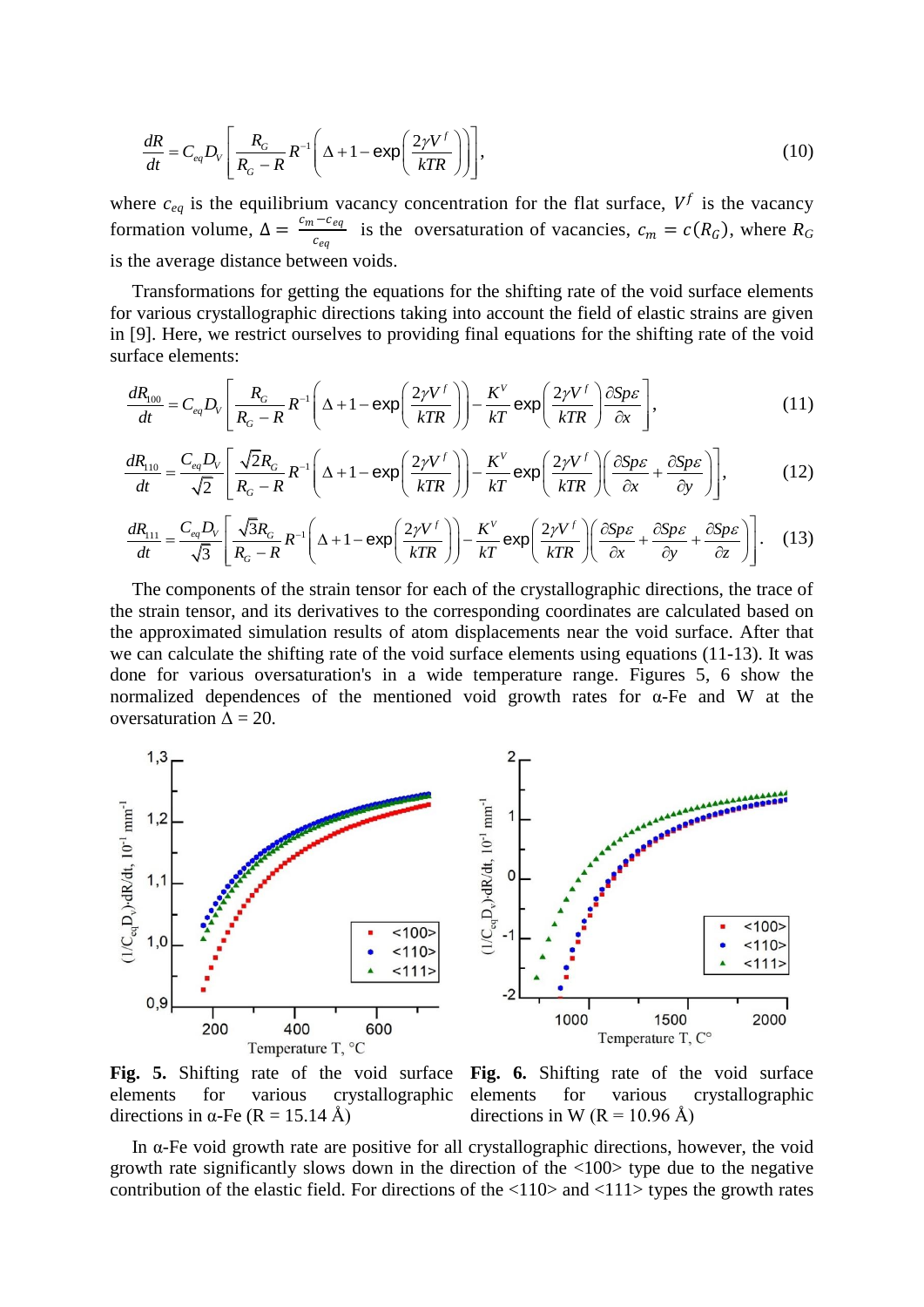are quite close. In W for the <111> direction the elastic displacement field makes a significant contribution to the shifting rate of the void surface element.

### **5. Discussion**

As can be seen from equations (11-13), the additional term due to the elastic displacement field can contributes to the equations for the shifting rate of the void surface elements. According to the simulation results atomic displacements for  $\alpha$ -Fe and W in the <100> direction are positive, and the corresponding contribution of the elastic field to shifting rate in equation (11) is negative. For this direction the void growth rate is slowed down, while the contributions in the directions  $\langle 110 \rangle$  and  $\langle 111 \rangle$  (see equations (12) and (13)) are positive.

In  $\alpha$ -Fe, the shifting rate in the direction of the <100> type differs significantly from the directions of the  $\langle 110 \rangle$ ,  $\langle 111 \rangle$  type. In W the atoms' displacements in the  $\langle 100 \rangle$  direction also are positive, however displacements at void surface in W are notably less than in Fe, and then influence of elastic field to shifting rate of void surface element is lower.

Thus, for  $\alpha$ -Fe and W, one of the reasons that influence the change in the shape of the initially spherical voids is the vacancy flux anisotropy due to the features of the atomic structure in the vicinity of the void. The asymmetry of atomic displacements in the vicinity of voids in α Fe and W slows down the shifting rate of the void surface elements in directions that coincide or are close to the crystallographic type <100>. The results show that initially the spherically symmetric void сcould change its shape, and due to the slowing down of the shifting rate of the void surface elements along the <100> directions, the void shape will gradually be faceted by {100} planes.

### **6. Conclusion**

The effect of the anisotropy of atoms' displacements in the vicinity of nanovoids in  $\alpha$ -Fe and W on the shifting rate of the void surface elements is studied. Using the Advanced Molecular Statics method, the atomic structure is simulated in the vicinity of voids in  $\alpha$ -Fe and W. In contrast to the predictions of the isotropic theory of elasticity, the atoms' displacements in different crystallographic directions differ significantly, both for α-Fe and W. Should be emphasized that for directions of the type <100> displacements near the void are positive. Based on the simulation results for atoms' displacements, the dependences of the shifting rate of the void surface elements are calculated for various oversaturation's in a wide temperature range. Asymmetry of atoms' displacements in the vicinity of voids leads to a slowdown in the movement of surface elements in directions that are close to the <100>, that leads to a change in the void of the initially spherical shape to a shape faceted by {100} planes.

#### **References**

- [1] Was G S Fundamentals of radiation materials science (New York: Springer) p 827.
- [2] Garner F 2012 Compr. Nucl. Mater. 4 33-95
- [3] Chen C 1973 Phys. Status Solidi. 16 197-210
- [4] Zinkle S 2012 Compr. Nucl. Mater. 1 65-98.
- [5] Osetsky Y and Bacon D 2010 Philos. Mag. 90 945-61
- [6] Niwase K, Ezawa T, Fujita F, Kusanagi H and Takaku H 1988 Radiat. Eff. 106 65-76
- [7] Han G, Wang H, Lin D, Zhu X, Hu S and Song H 2017 Comput. Mater. Sci. 133 22-34
- [8] Mikheev A, Nazarov A, Ershova I and Zaluzhnyi A 2015 Defect Diffus. Forum 363 91- 98
- [9] Nazarov A, Mikheev A and Melnikov A 2018 Preprint arXiv:1811.01422, 2020 J. Nucl. Mat. (DOI: 10.1016/j.jnucmat.2020.152067)
- [10] Nazarov A and Mikheev A 2015 Defect Diffus. Forum 363 112-119
- [11] Eshelby J 1956 Sol. State Phys. 3 79–144